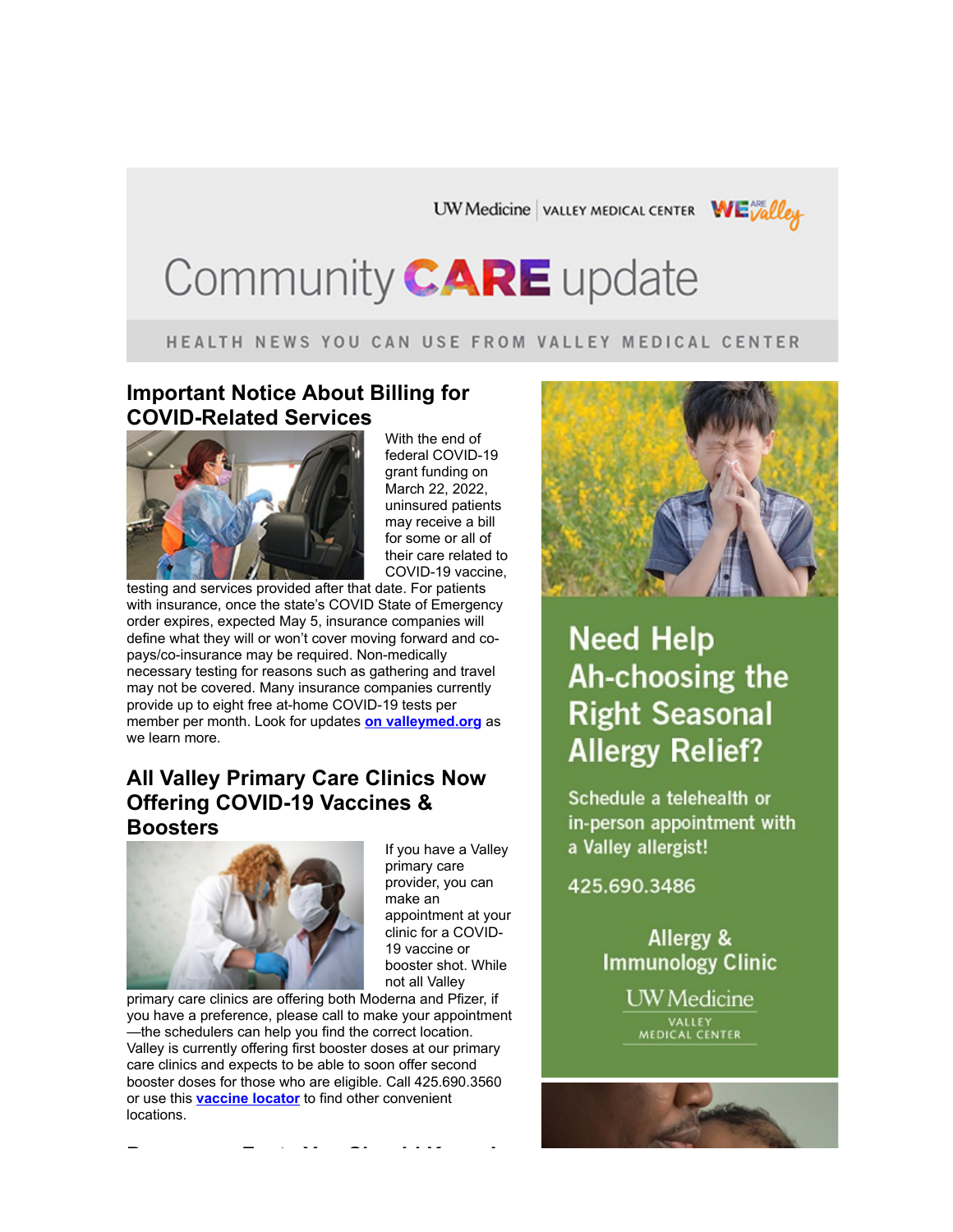#### **Pregnancy Facts You Should Know In Honor of Black Maternal Health Week**



This week marks Black Maternal Health Week, aimed at addressing Black maternal health inequity and amplifying the voices of Black

Mamas. Valley Family Medicine physician Maikha Jean-Baptiste, MD shares important information on when to start prenatal visits; types of providers who offer care; where to get health insurance if you need it; what causes morning sickness and more. **[Boost your prenatal knowledge here](https://blog.valleymed.org/2022/04/11/what-causes-morning-sickness-and-other-pregnancy-facts-you-need-to-know/%20?utm_campaign=Community_Update_2022Apr14&utm_medium=email&utm_source=Eloqua&elqTrackId=b2d4321ae293485cab2190a231a820f9&elq=033fd1f1eb1d4b049de8215152ab2053&elqaid=1393&elqat=1&elqCampaignId=)** . **[Learn more about Black Maternal Health Week](https://urldefense.com/v3/__https:/blackmamasmatter.org/bmhw/?utm_campaign=Community_Update_2022Apr14&utm_medium=email&utm_source=Eloqua&elqTrackId=5a531a5e50734fe1a216ef6edf1093d1&elq=033fd1f1eb1d4b049de8215152ab2053&elqaid=1393&elqat=1&elqCampaignId=__;!!DXsSFrK4Q_c!aYifqMCfk8_y7zp98fHt58SokmYpHOo7cyQ7Uo3SNU3x8fuhpAF7a92RI_eJuf_ORJL6sbuiBjXlJFdncI0LNeElBA$)**.

### **'Sneez-onal' Allergies Keeping You from Enjoying Spring? Get Top Tips from a Valley Allergy Specialist**



**Springtime** blossoms are gorgeous, but all the plants in bloom lead to uncomfortably stuffy or runny noses and too much sneezing for

some. Valley's Allergy and Immunology Clinic specialist, Melanie Chong, MD, offers advice for easing allergy symptoms, treatments to try at home, and when to get professional care. **[Get guidance here](https://blog.valleymed.org/2020/06/04/seasonal-allergy-update-with-melanie-chong-md/?utm_campaign=Community_Update_2022Apr14&utm_medium=email&utm_source=Eloqua&elqTrackId=1a0d0fcea9584bcc812fc8499c3420cd&elq=033fd1f1eb1d4b049de8215152ab2053&elqaid=1393&elqat=1&elqCampaignId=)**.

### **My Child is Healthy—So Why Are Well Child Visits Important?**



A well child visit includes a physical exam, taking vital signs, checking growth and development, and talking about any concerns a family may have. It may

also include vaccinations or screening tests. The past two years has led to a decline in overall vaccination rates for things like the tetanus booster, and other vaccines too. Getting kids caught up on vaccines will continue to keep them as safe as possible. In response to the pandemic, Valley has made many changes to continue to see our patients safely in person. **[Learn more about keeping your](https://blog.valleymed.org/2021/10/08/my-child-is-healthy-so-why-are-well-child-visits-important/?utm_campaign=Community_Update_2022Apr14&utm_medium=email&utm_source=Eloqua&elqTrackId=3e8cd1e601834ddeb5a1683ad690e9c7&elq=033fd1f1eb1d4b049de8215152ab2053&elqaid=1393&elqat=1&elqCampaignId=) child healthy**.

### **Give Yourself a Well-Being Boost with Mindful Meditation—Valley's Videos will Guide You**

Led by Valley's



# Love at first snuggle.

We're here for your growing family.

valleymed.org/choosevalley

#### **Birth Center Neonatal ICU Pediatrics**

UW Medicine

VALLEY<br>MEDICAL CENTER



# **World-class** cancer care close to home.

Your generosity generates hope.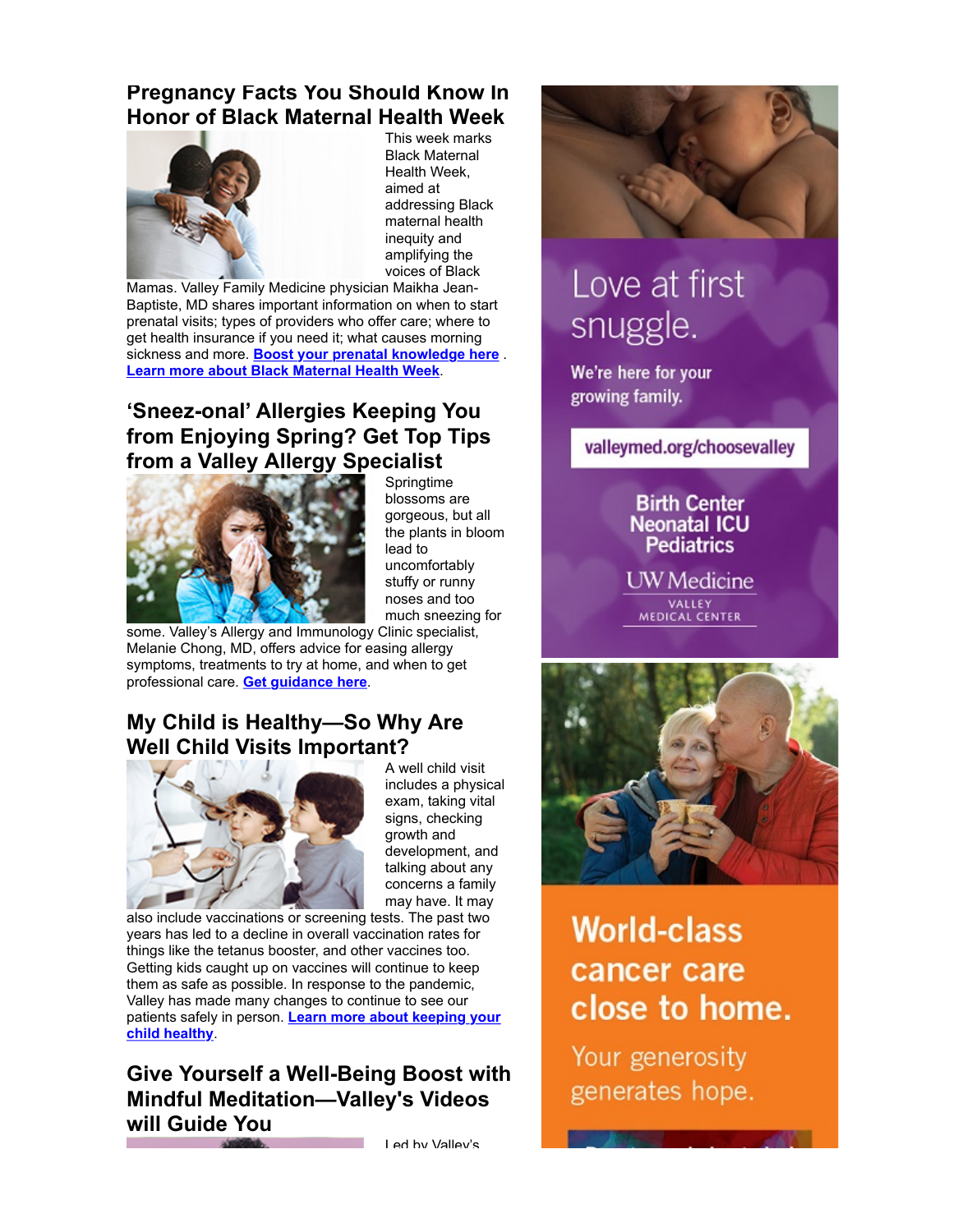

Led by Valley's Employee Behavioral Health Advocate Dani Dutro, LMHC, Valley employees are encouraged to take a 10-minute, mindfulness

meditation break on Monday mornings to start the week from a place of boosted well-being. We invite you to share in this wellness practice too—current video sessions include [bedtime relaxation and reducing anxiety.](https://blog.valleymed.org/2022/04/06/give-yourself-a-well-being-boost-with-mindful-meditation-valleys-videos-will-guide-you/?utm_campaign=Community_Update_2022Apr14&utm_medium=email&utm_source=Eloqua&elqTrackId=9bb4948b133b4054bac66b0ec59cd15b&elq=033fd1f1eb1d4b049de8215152ab2053&elqaid=1393&elqat=1&elqCampaignId=) **Take a break with us!**

#### **A Conversation with Valley's CEO, Jeannine Erickson Grinnell**



Valley's first female CEO, Jeannine Erickson Grinnell, shares her nonlinear path to healthcare leadership; tips for recognizing gifts and challenges

along the way; how she developed confidence and resiliency; and more. **Check out the ways Jeannine [inspires her Valley team in this podcast](https://blog.valleymed.org/2022/04/11/a-conversation-with-jeannine/?utm_campaign=Community_Update_2022Apr14&utm_medium=email&utm_source=Eloqua&elqTrackId=7a18a22ad9904e9c9e2f52a28965d452&elq=033fd1f1eb1d4b049de8215152ab2053&elqaid=1393&elqat=1&elqCampaignId=)**.

### **The Women Leading UW Medicine Hospitals**

While women hold only 15% of CEO roles in healthcare, at UW Medicine, all three hospitals are run by women. **Read [more about Valley's CEO, Jeannine Erickson Grinnell, as](https://urldefense.com/v3/__https:/huddle.uwmedicine.org/get-to-know-our-hospital-ceos/?utm_campaign=Community_Update_2022Apr14&utm_medium=email&utm_source=Eloqua&elqTrackId=ea2897059d25472581ff2a168e57ff9e&elq=033fd1f1eb1d4b049de8215152ab2053&elqaid=1393&elqat=1&elqCampaignId=__;!!DXsSFrK4Q_c!aYifqMCfk8_y7zp98fHt58SokmYpHOo7cyQ7Uo3SNU3x8fuhpAF7a92RI_eJuf_ORJL6sbuiBjXlJFdncI2uRnn4mQ$) well as Cindy Hecker and Sommer Kleweno Walley, the chief executive officers of UW Medical Center and Harborview Medical Center**.

### **What Inspires Valley Physicians and Advanced Care Professionals? 7 Providers Share Their Thoughts**



Despite the many

professional and personal challenges they have faced to provide care throughout the pandemic, we are especially grateful for the steadfast and reliable service of our physicians and advanced care professionals during the last two years. Caring for our community like family has never meant more or been more evident. **Watch video and find [out what Valley providers have to say](https://blog.valleymed.org/2022/04/11/celebrating-and-honoring-valleys-physicians-advanced-care-providers/?utm_campaign=Community_Update_2022Apr14&utm_medium=email&utm_source=Eloqua&elqTrackId=9ff7664b653d4355b3972ef94f2530d1&elq=033fd1f1eb1d4b049de8215152ab2053&elqaid=1393&elqat=1&elqCampaignId=)**.

### **Join the Valley Family—Now Hiring!**

#### Donate or pledge today!

#### valleymed.org/vmccares

For more information contact Carrie Muravama carrie\_murayama@valleymed.org or 425.690.5956

Valley Medical Center - Public Hospital District No.1 is a 501(c)(3) nonprofit organization.



# Need help?

Find free & low-cost housing, food, transportation, healthcare & more.

#### ValleyCares.valleymed.org



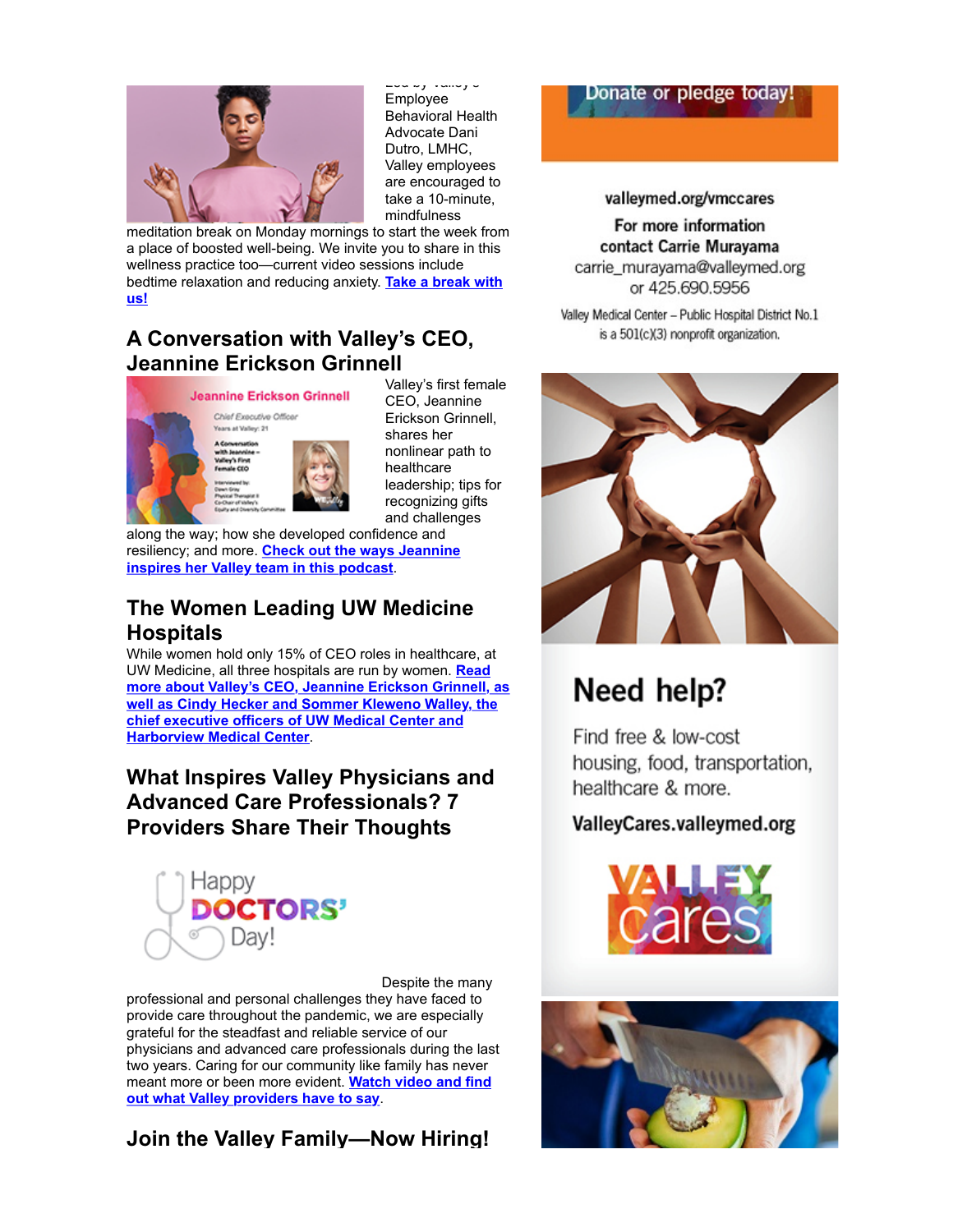

At Valley, we serve a critical role in helping maintain and improve the health of our

community. We share core values such as compassion, respect, trust, teamwork and an honest passion for helping others. If this excites and motivates you, consider joining our team! Looking for: Manager Fairwood PC & VFM-PC/Resident Program - \$5k sign-on incentive | Medical Assistant - \$6k sign-on incentive | Registered Nurses | RN Resident | Manager HR Provider Recruiting | Clinical Lab Assistant | CT Tech – \$10k sign-on incentive | Financial Advocate | Manager, Facilities Engineering | Rad Technologist - ARRT | **[See career opportunities](https://urldefense.com/v3/__https:/valleymed.igreentree.com?utm_campaign=Community_Update_2022Apr14&utm_medium=email&utm_source=Eloqua&elqTrackId=15c6381d0e42443b978fb2a06e512778&elq=033fd1f1eb1d4b049de8215152ab2053&elqaid=1393&elqat=1&elqCampaignId=__;!!DXsSFrK4Q_c!aYifqMCfk8_y7zp98fHt58SokmYpHOo7cyQ7Uo3SNU3x8fuhpAF7a92RI_eJuf_ORJL6sbuiBjXlJFdncI3uXWaeYQ$)**.



# **Uh-oh Avocado?**

When the knife cuts your hand instead of the avocado. we're here to help.

### **Urgent Care**

**UW** Medicine **MEDICAL CENTER** 

**Easier & Faster: Proxy Access Requests for Minors Can Now be Completed Online Through MyChart + View Your MyChart in Spanish**



**Proxy:** Parents or guardians may now log in to their personal MyChart account and connect to information about their minor and adolescent family members through a process called proxy access. Depending on the minor's age, proxies can: communicate with the patient's providers through MyChart, access scheduling, and view the patient's health information.

Signing up for proxy access in MyChart is easy. It begins from the menu's Sharing section, then click Request Minor and Adolescent

Proxy Access. For friends and family adult proxy access, select Share My Record.

**To see MyChart in Spanish:** For PC, select the "Ver in Español" link in upper right corner of the **MyChart log in page**[. For mobile, select Spanish as your preferred language on your cell phone—MyChart will automatically be](https://mychart.valleymed.org/MyChart_PRD/Authentication/Login?utm_campaign=Community_Update_2022Apr14&utm_medium=email&utm_source=Eloqua&elqTrackId=375ef28ce3f64f83af18f1c1df056be7&elq=033fd1f1eb1d4b049de8215152ab2053&elqaid=1393&elqat=1&elqCampaignId=) viewed in Spanish.

#### **Join Volunteers in Action—Doing Good for Others!**



Consider joining Valley's Volunteers in Action, or VIA, by giving a few hours of your time, talent, love and concern for people in our community. Volunteers must be 18 years or older and available for one 4-hour shift per week. Candidates must successfully pass a background check and be fully vaccinated against the flu and COVID-19.

**Valley is actively recruiting for the following volunteer positions:**

**Present Place Gift Shop:** Located inside the hospital's main entrance

and operated by VIA, revenue from sales funds philanthropic projects across Valley and our South King County community. Skills include customer service, sales and merchandising.

**Courtesy Shuttle Driver:** Shuttle drivers use Valley's Courtesy Shuttle vehicle to transport patients and visitors throughout campus and neighboring clinics for appointments, tests and treatments. Need current Washington state driver's license and a clean driving record.

**[Apply today!](https://valleymed.org/outreach--education/volunteer?utm_campaign=Community_Update_2022Apr14&utm_medium=email&utm_source=Eloqua&elqTrackId=a5bf33ee94804c889185bd3cf5c86543&elq=033fd1f1eb1d4b049de8215152ab2053&elqaid=1393&elqat=1&elqCampaignId=)** Have questions? Email **[Lara Wilmore](mailto:lara_wilmore@valleymed.org?subject=I%20have%20a%20question%20about%20volunteering)**, Supervisor of Volunteer Services, for more information or call 425.690.5955.